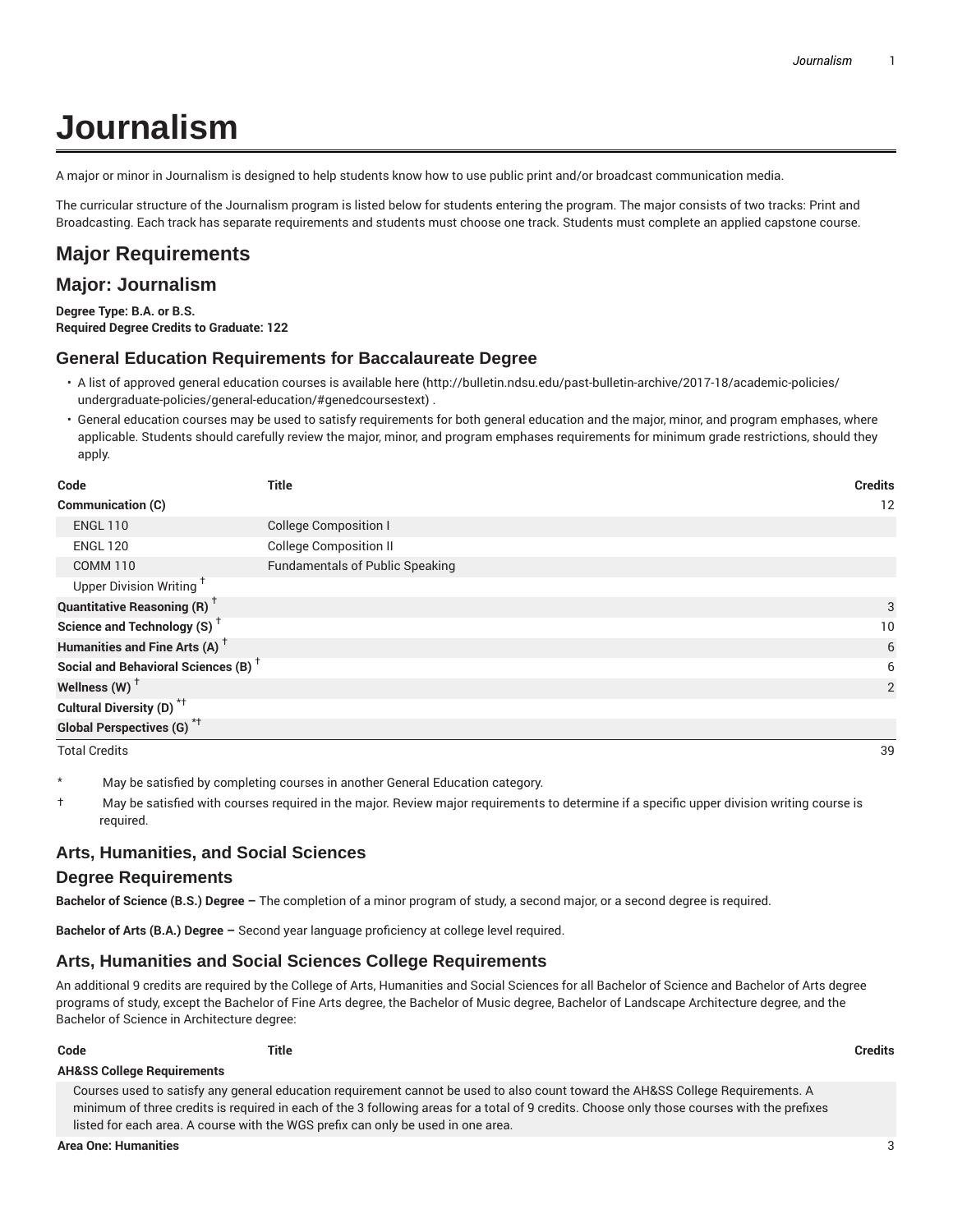| ARB, ENGL, FREN, GERM, HIST, HUM, PHIL, RELS, SPAN, or WGS |  |
|------------------------------------------------------------|--|
| Area Two: Social Sciences                                  |  |
| ANTH, CJ, COMM, EMGT, POLS, SOC, or WGS                    |  |
| Area Three: Fine Arts                                      |  |
| ARCH, ART, ENVD, LA, MUSC, or THEA                         |  |
| Total Credits                                              |  |

### **Major requirements**

| Code                                                     | <b>Title</b>                                                                                                                            | <b>Credits</b> |
|----------------------------------------------------------|-----------------------------------------------------------------------------------------------------------------------------------------|----------------|
| <b>Pre-Communication Requirements</b>                    |                                                                                                                                         |                |
|                                                          | Students must complete the following 19 credits of coursework with a minimum GPA of 3.0 to be admitted to the professional major. These |                |
| courses may be repeated only once for grade improvement. |                                                                                                                                         |                |
| <b>ENGL 120</b>                                          | <b>College Composition II</b>                                                                                                           | 3              |
| <b>COMM 110</b>                                          | <b>Fundamentals of Public Speaking</b>                                                                                                  | 3              |
| <b>COMM 112</b>                                          | Understanding Media and Social Change                                                                                                   | 3              |
| <b>COMM 114</b>                                          | Human Communication                                                                                                                     | 3              |
| <b>COMM 189</b>                                          | Skills for Academic Success                                                                                                             | 1              |
| <b>COMM 212</b>                                          | Interpersonal Communication                                                                                                             | 3              |
| <b>COMM 214</b>                                          | Persuasive Speaking                                                                                                                     | 3              |
| <b>Professional Journalism Major</b>                     |                                                                                                                                         |                |
| <b>COMM 200</b>                                          | Introduction to Media Writing                                                                                                           | 3              |
| <b>COMM 216</b>                                          | Intercultural Communication                                                                                                             | 3              |
| <b>COMM 310</b>                                          | <b>Advanced Media Writing</b>                                                                                                           | 3              |
| <b>COMM 320</b>                                          | <b>Communication Analysis</b>                                                                                                           | 3              |
| <b>COMM 431</b>                                          | <b>Communication Ethics and Law</b>                                                                                                     | 3              |
| <b>COMM 465</b>                                          | Convergence Media                                                                                                                       | 3              |
| <b>COMM 496</b>                                          | <b>Field Experience</b>                                                                                                                 | 3              |
| Select one from the following:                           |                                                                                                                                         | 3              |
| <b>ENGL 320</b>                                          | <b>Business and Professional Writing</b>                                                                                                |                |
| <b>ENGL 322</b>                                          | Writing and the Creative Process                                                                                                        |                |
| <b>ENGL 323</b>                                          | <b>Creative Writing</b>                                                                                                                 |                |
| <b>ENGL 324</b>                                          | Writing in the Sciences                                                                                                                 |                |
| <b>ENGL 325</b>                                          | Writing in the Health Professions                                                                                                       |                |
| <b>ENGL 357</b>                                          | Visual Culture and Language                                                                                                             |                |
| <b>ENGL 358</b>                                          | Writing in the Humanities and Social Sciences                                                                                           |                |
| <b>ENGL 459</b>                                          | Researching and Writing Grants and Proposal                                                                                             |                |
|                                                          | Electives: Seven COMM courses selected in consultation with one's advisor. Students can specialize in Print Journalism or Broadcast     | 21             |
| Journalism.                                              |                                                                                                                                         |                |
| <b>Total Credits</b>                                     |                                                                                                                                         | 64             |

NOTE: Student enrollment is limited to one degree program offered by the Department of Communication.

## **Minor Requirements**

### **Journalism Minor**

### **Minor Requirements**

**Required Credits: 21**

| Code                                          | Title                                 | <b>Credits</b> |
|-----------------------------------------------|---------------------------------------|----------------|
| <b>COMM 112</b>                               | Understanding Media and Social Change | 3              |
| <b>COMM 200</b>                               | Introduction to Media Writing         | 3              |
| <b>COMM 245</b>                               | Principles of Broadcast Production    | 3              |
| or COMM 310                                   | <b>Advanced Media Writing</b>         |                |
| <b>Professional Specialization Electives:</b> |                                       |                |